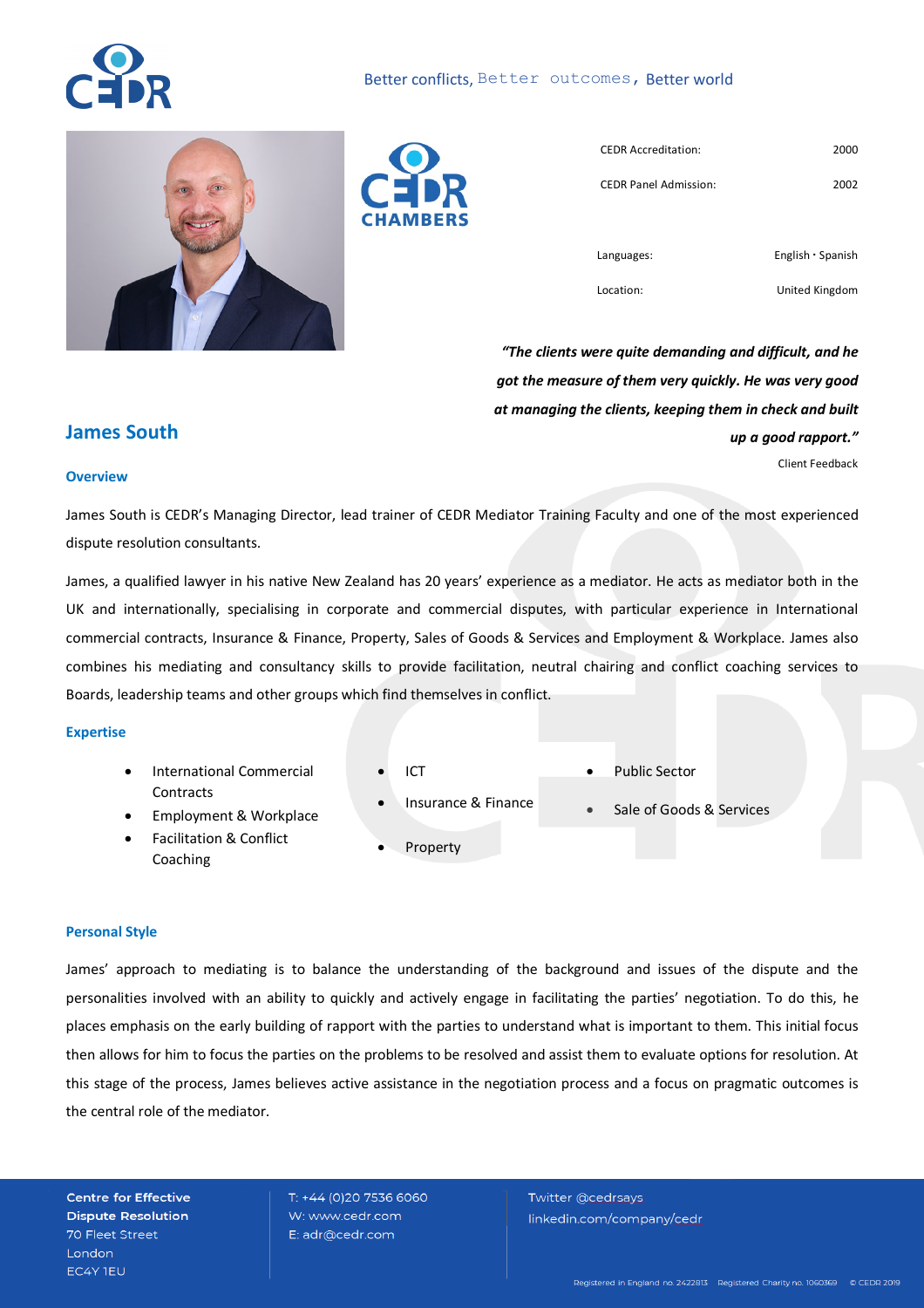

#### **Feedback**

- *"He was very good, quite assertive. It was a very emotional issue for the parties and he managed it very well."*
- *"I was very impressed. He got to grips with details quickly."*
- *"Good at controlling the discussion so that the parties did not escalate."*
- *"James was excellent. He got to the heart of the problem straight away."*
- *"The clients were quite demanding and difficult and he got the measure of them very quickly. He was very good at managing the clients, keeping them in check and built up a good rapport."*
- *"He was confident and knew his way around what he was trying to achieve. He was very pleasant to deal with."*
- *"He managed to speed things up quite nicely. There was one party who was fairly unresponsive but he wasn't soft with them and he kept a fast pace."*
- *"James had a very good grip on the issues and really understood it. This was very important because the issues were quite complex. But James really took his time to get to the bottom of everything first."*
- *"Clients walked out happy – it went really well. James had a good grasp of the issues. He was very good at speaking to the clients and giving them options."*
- *"He was sound, clear and articulate"… " fair and reasonable".*
- *"He was confident and knew his way around what he was trying to achieve. He was very pleasant to deal with."*
- *"James was excellent and had a good handle on things."*
- *"Got to the nub of the issues quickly"…."Very commercial".*

# **Mediation Experience**

#### **International Commercial Contracts**

- Publishing dispute and claim for breach of contract by English company against a Spanish organisation. Mediation partly conducted in Spanish.
- Claim by a British Company against Austrian suppliers for breach of contract and negligence.
- Dispute between main contractor and sub-contractor on £50 million international development project in South Asia.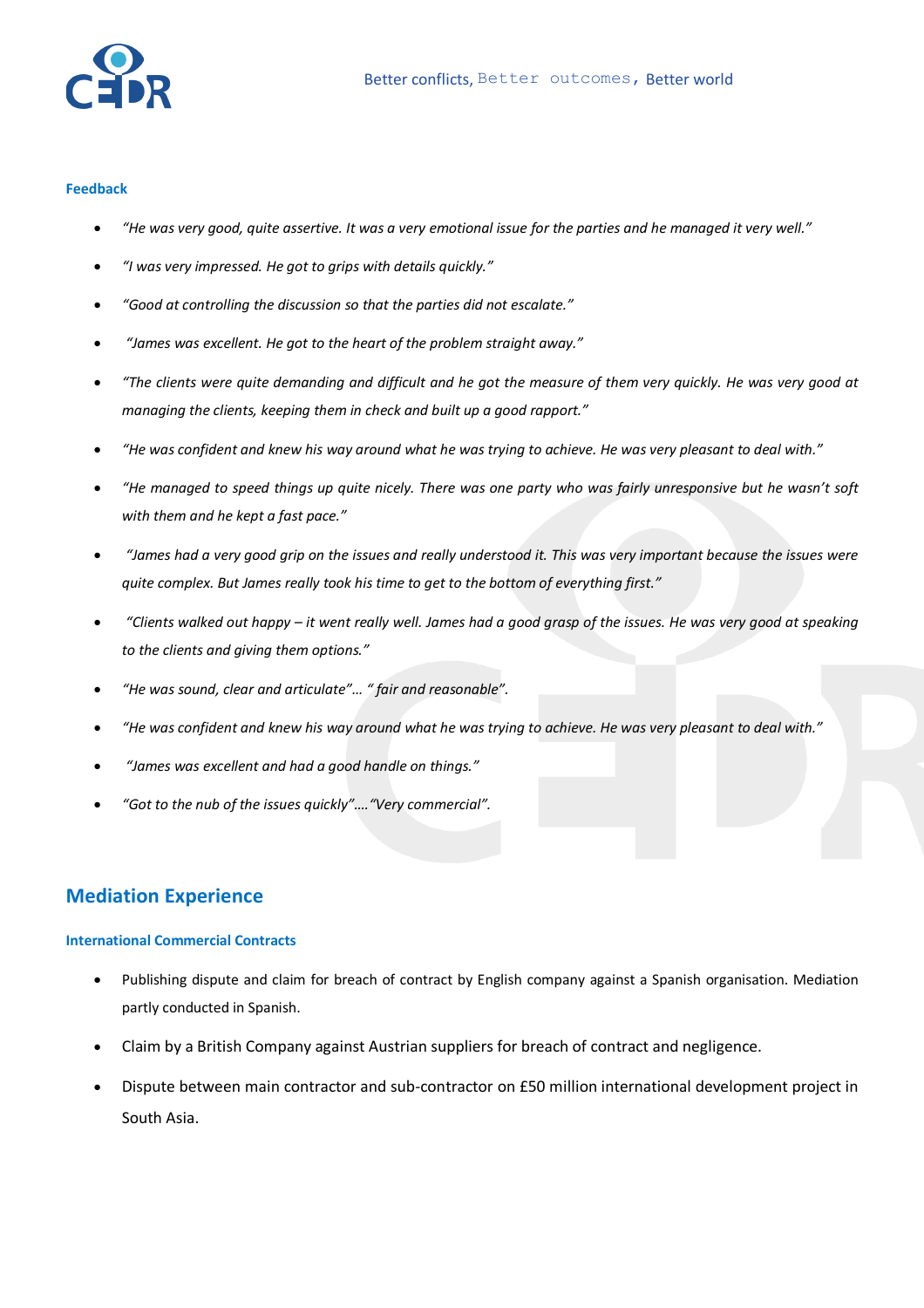• Breach of contract claim between British Government department and international consulting company in respect of a £1million International development project in Asia.

#### *Employment & Workplace*

- Claim of racial discrimination and breach of contract by an individual against a large corporation.
- Dispute between University and students involving issues of harassment and racial discrimination.
- Claim for unjustified dismissal resulting from a suspension of an employee following disciplinary proceedings.
- Claim of religious discrimination in the workplace.
- Workplace dispute between large government department and an employee based on discrimination.
- Dispute between a Head nurse and Medical Practice that resulted in suspension, and termination of employment.

#### **ICT – Information Communications & Technology**

- Claim for negligence and breach of contract in the installation of imaging equipment to a chain of veterinarian practices.
- Claim by a Bank through insurers, against main contractor, sub-contractor and supplier due to damage caused by faulty installation of equipment at their computer centre.
- Dispute between a website hosting company and their client for Breach of Contract.

#### **Insurance and Finance**

- Claim against Insurers for non-payment under a policy, where insurers were denying cover.
- Dispute between claimants and insured defendants for negligent installation of equipment, represented by insurance company, who then joined the leasing company as part 20 defendants.
- Claim by a mortgagee against a bank for a negligent valuation of the mortgaged property, subsequently sold upon default.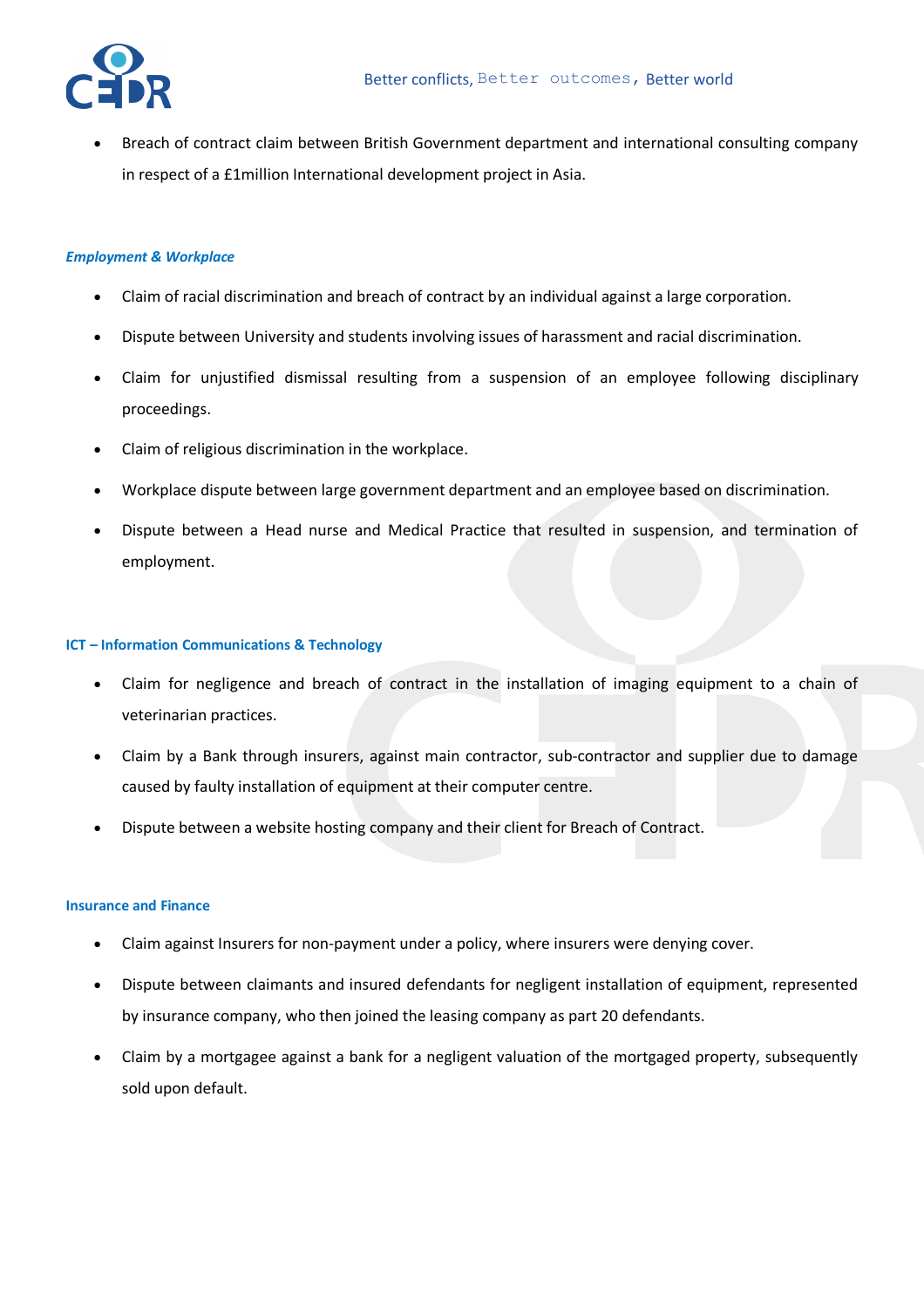

• Claim by a Finance company against individual defendant for non-payment under a finance agreement for a luxury sports car. The Defendant included the suppliers of the car into the action and claimed against them for breach of contract and defective goods

# **Property**

- Claim by a homeowner for negligence and breach of contract by builder. Counterclaim by defendant for unpaid invoices.
- Dispute between claimant landlord for payment of rent arrears and possession. Counterclaim for breach of implied covenant and set off for compensation for inconvenience and distress. Relationship between the parties was strained due to previous incidents, which raised difficult issues of power imbalance during the mediation.
- Dispute in relation to the dimension of a parcel of land sold by the defendant to the claimant.
- Boundary dispute between neighbours who had originally been friends but relationship had deteriorated to the extent that there had been criminal allegations involving the police.

## **Public Sector**

- Dispute between local authority and contractor in relation to the provision of rubbish collection services.
- Claim by a school against a local authority in relation to non-provision of funding for key services.

## **Sale of Good & Services**

- Contractual dispute and counterclaim for breach of contract and negligence over failure of storage system in a warehouse.
- Claim for unpaid invoices which set off a counterclaim for damages caused by alleged failure of delivery up and resulting loss of profits.
- Supply of goods claim for breach of contract and a £500,000 counterclaim for loss of profits.
- Multi-party dispute with a claim by a major bank against contractors and sub-contractors for negligence in the installation of computer equipment.
- Claim for breach of contract for the supply of printing equipment and ongoing maintenance services.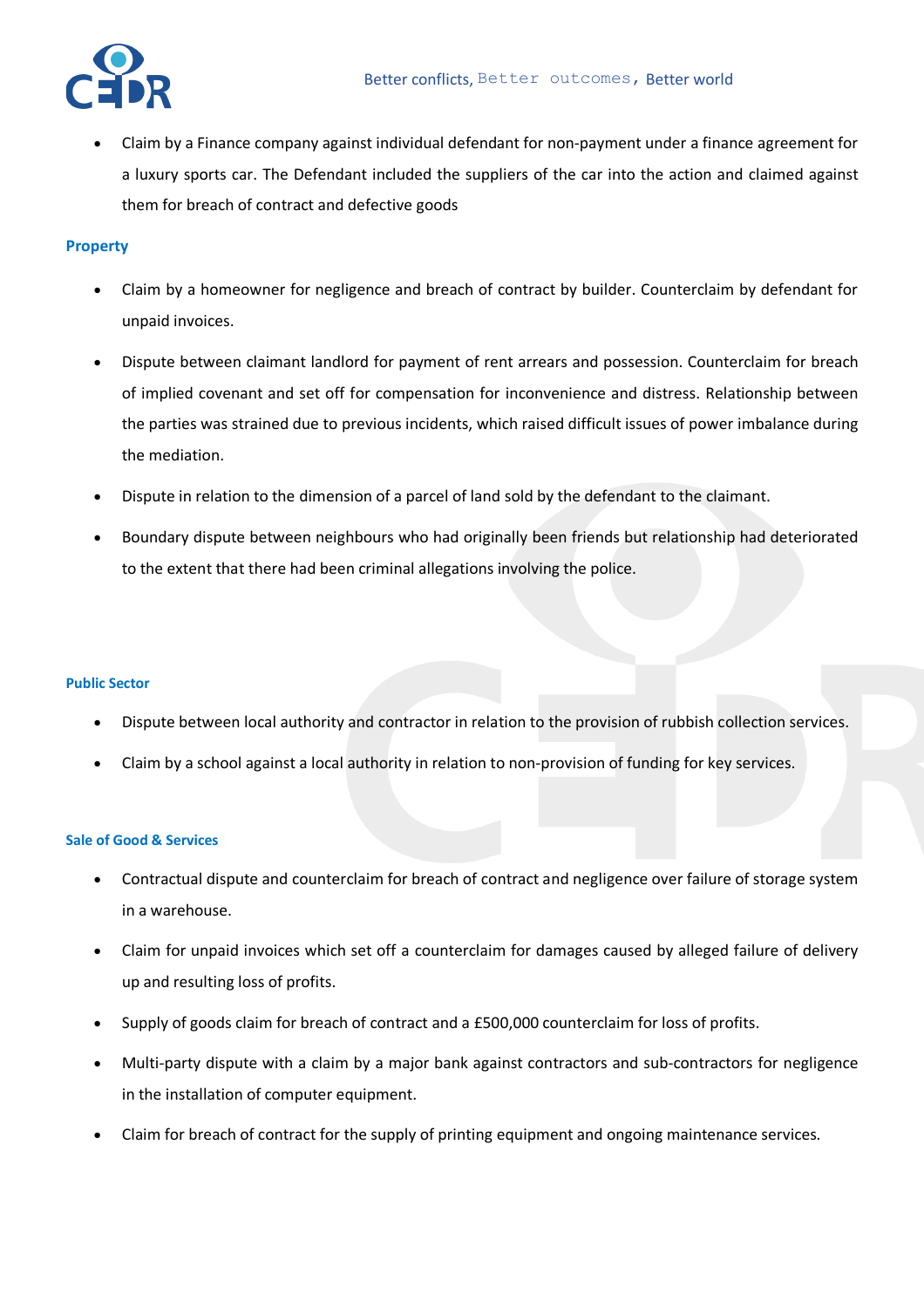• Claim for breach of contract in the lease of gym equipment by the claimant to the defendant gym company.

# **Other relevant Experience**

#### **Academic and Professional Bodies**

- James holds a Masters in Law (distinction) in International Dispute Prevention and Resolution.
- He is trained in advanced mediation skills and dealing with difficult people. He also trained in cross-cultural issues in mediation.
- He is a former Board member of the Civil Mediation Council of England and Wales and current Board Member of the International Mediation Institute, based in The Hague.
- He has taught International Commercial Mediation at the University of Westminster, London and at the University of Catalunya, Spain. He has also taught ADR and mediation at Birbeck College, University of London, Southbank University, Straus Institute for Dispute Resolution, Pepperdine University, and the University of California, San Francisco.

## **International Consultancy Experience**

James regularly works as a consultant to governments, courts and International organisations such as The World Bank, European Bank for Reconstruction and Development (EBRD) and Council of Europe on the development of mediation and ADR within legal system. Regions and Examples Include:

## *Eastern Europe and CIS countries*

- Russia 2015-18 Working with the Institute of Independent Directors, Moscow on Conflict Coaching and conflict management and leadership skills for Independent Directors of Russian Companies.
- Kazakhstan 2017-18 IFC/World Bank funded project for delivery of conflict management and conflict coaching to Boards.
- Armenia 2015-2017 Council of Europe funded project to work with the Ministry of Justice to develop Mediation and ADR.
- Ukraine 2007-2009 Build capacity of the Ukrainian Mediation Association, a joint venture supported by IFC and the Kiev-Mohyla Business School. Also training of officials as mediators for the Ukrainian State Department for Intellectual Property.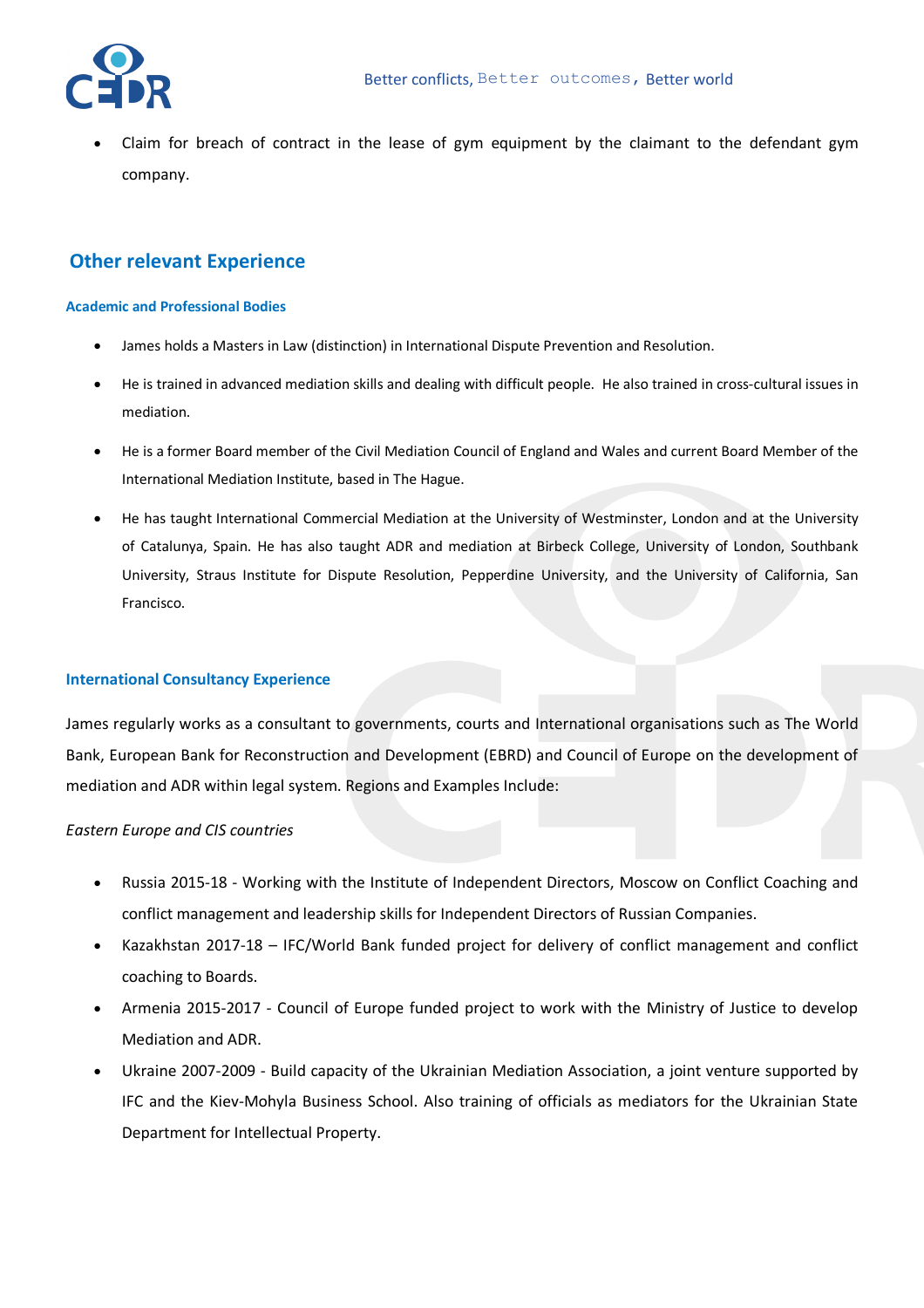

- Bosnia and Herzegovina 2007- 2008 Engaged to support IFC/World Bank activities related to mediation institutional development with the Ministry of Justice in Bosnia and Herzegovina.
- Croatia 2005-2007- Project Director for development of mediation pilot in the Commercial Court of Zagreb, Croatia, funded by the Foreign and Commonwealth Office
- Capacity building in Kiev, Ukraine as part of a project for the resolution of Corporate Governance Disputes, funded by the Word Bank/ IFC (2008).
- Advisor to Ministries of Justice in Bosnia and Herzegovina and Macedonia on development of action plan as part of 5-year strategy for Justice (2008 –2010).

# *Asia*

- Pakistan- 2006-08 Project Technical Director for the establishment of a mediation pilot in Karachi Pakistan, funded by the International Finance Corporation/World Bank (2006-08).
- India 2008 Project Director for the Indian International Arbitration Centre in developing mediation capacity.
- Bangladesh, Sri Lanka and India 2015-16 IFC funded project to work with Directors of Boards to coach them on managing conflict within the Board.
- Hong Kong 2008-2010 Delivery of training to Hong Kong Judiciary and Court staff as part of preparation for new ADR provision of their Civil Justice Rules (2009).
- China 2007 Project Director and lead consultant for mediator training and capacity building for China Council for the Promotion of International Trade (CCPIT) mediation centre, Beijing
- Vietnam 2017-18 Project Director for an IFC/World Bank Funded project to develop mediation capacity in Ho Chi Minh City and Hanoi.

# *Latin America and Caribbean*

- Colombia, Chile and Washington DC 2016-18 Co-designed and delivered a World Bank Project for Leadership Skills for Board Directors across Latin America
- Trinidad and Tobago 2015-16 lead consultant to Mediation Board of Trinidad and Tobago on the development of a mediation accreditation model